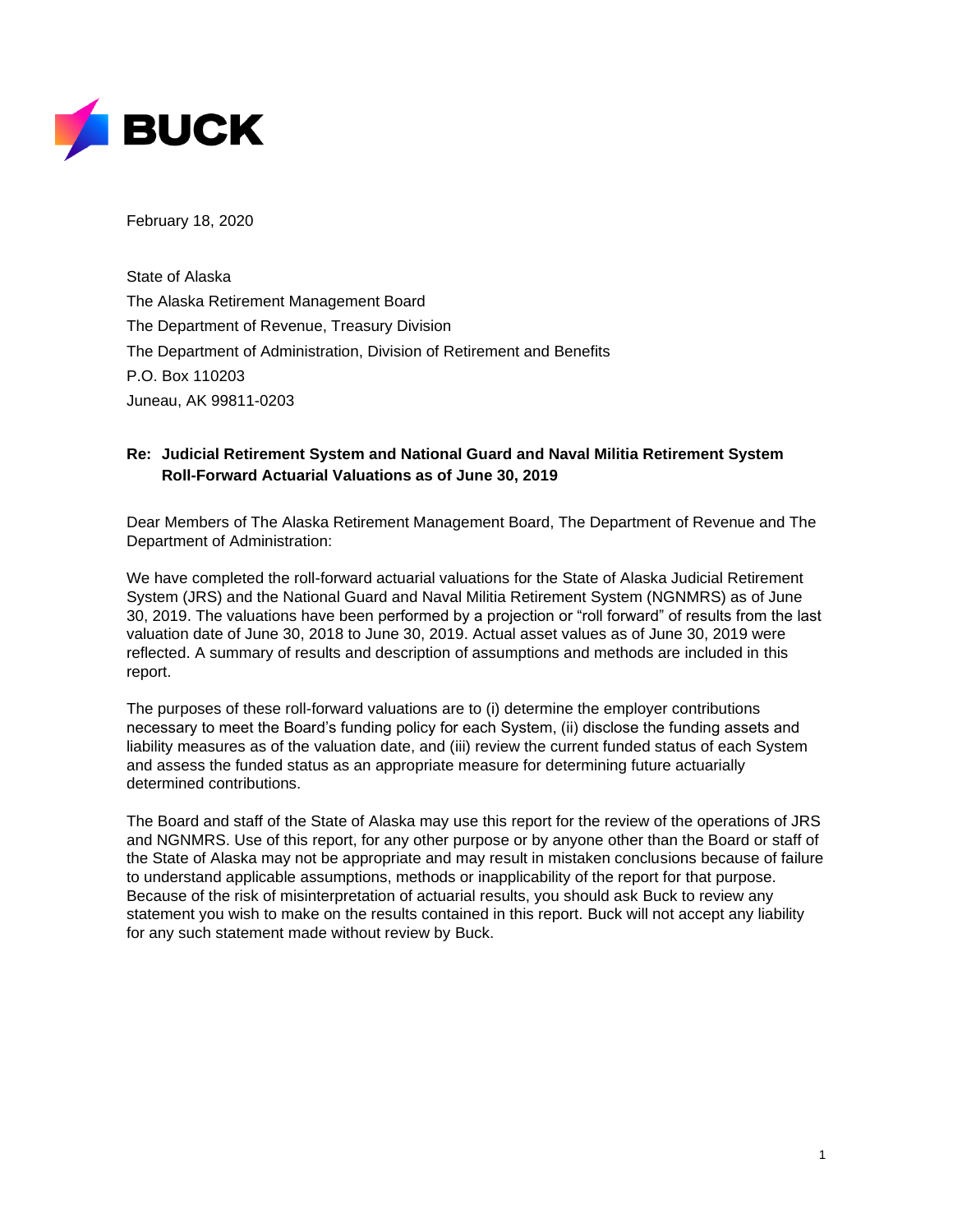### **Summary of Results**

The results of the June 30, 2019 roll-forward valuations are shown below (results from the June 30, 2018 valuations are shown for comparison purposes):

|   |                                   |                                                           | June 30, 2018 |        |    | June 30, 2019 |  |  |  |  |
|---|-----------------------------------|-----------------------------------------------------------|---------------|--------|----|---------------|--|--|--|--|
|   | <b>Judicial Retirement System</b> |                                                           |               |        |    |               |  |  |  |  |
|   |                                   | Funded Status <sup>1</sup>                                |               |        |    |               |  |  |  |  |
|   | $\circ$                           | Pension                                                   |               | 78.8%  |    | 84.2%         |  |  |  |  |
|   | $\circ$                           | Healthcare                                                |               | 189.2% |    | 184.2%        |  |  |  |  |
|   | $\circ$                           | Total                                                     |               | 86.4%  |    | 91.7%         |  |  |  |  |
|   |                                   | Employer/State Contribution Rates <sup>2</sup>            |               |        |    |               |  |  |  |  |
|   | $\Omega$                          | Pension                                                   |               | 77.8%  |    | 71.0%         |  |  |  |  |
|   | $\Omega$                          | Healthcare                                                |               | 6.1%   |    | 6.3%          |  |  |  |  |
|   | $\circ$                           | Total                                                     |               | 83.9%  |    | 77.3%         |  |  |  |  |
|   |                                   | <b>National Guard and Naval Militia Retirement System</b> |               |        |    |               |  |  |  |  |
|   |                                   | Funded Status <sup>1</sup>                                |               | 187.1% |    | 185.6%        |  |  |  |  |
| ٠ |                                   | Recommended Contribution, not less than zero <sup>3</sup> | \$            | 0      | \$ | 0             |  |  |  |  |

#### **Actuarial Assumptions and Methods**

In lieu of collecting new participant data as of June 30, 2019 and performing a full actuarial valuation, the actuarial liabilities are projected or "rolled forward" from the June 30, 2018 valuation date to June 30, 2019 by assuming the actuarial assumptions during the year are exactly realized. All data, actuarial assumptions, methods, and plan provisions are the same as those shown in the June 30, 2018 valuation reports dated August 9, 2019, with the following exceptions:

- For JRS, the salary increase assumption and the pensioner benefit increase assumption were modified to be 0% per year for two years, and 3.62% per year thereafter.
- For JRS, the administrative expense assumption is the average of the actual administrative expenses paid in the prior two years. For the June 30, 2018 valuation, the administrative expense assumptions were \$71,050 (pension) and \$19,250 (healthcare). For the June 30, 2019 valuation, these amounts were updated to \$61,000 (pension) and \$21,600 (healthcare).
- For NGNMRS, the administrative expense assumption is the average of the actual administrative expenses paid in the prior two years. For the June 30, 2018 valuation, the administrative expense assumption was \$242,000. For the June 30, 2019 valuation, this amount was updated to \$254,000.

 $1$  The funded status shown is based on the Actuarial Value of Assets. The funded status is different based on the Market Value of Assets.

<sup>&</sup>lt;sup>2</sup> The June 30, 2018 valuation determined the contribution rates for FY21. The June 30, 2019 valuation determines the contribution rates for FY22. Total contribution rates are not less than the Normal Cost rate.

<sup>&</sup>lt;sup>3</sup> The June 30, 2018 valuation determined the recommended contribution for FY21. The June 30, 2019 valuation determines the recommended contribution for FY22.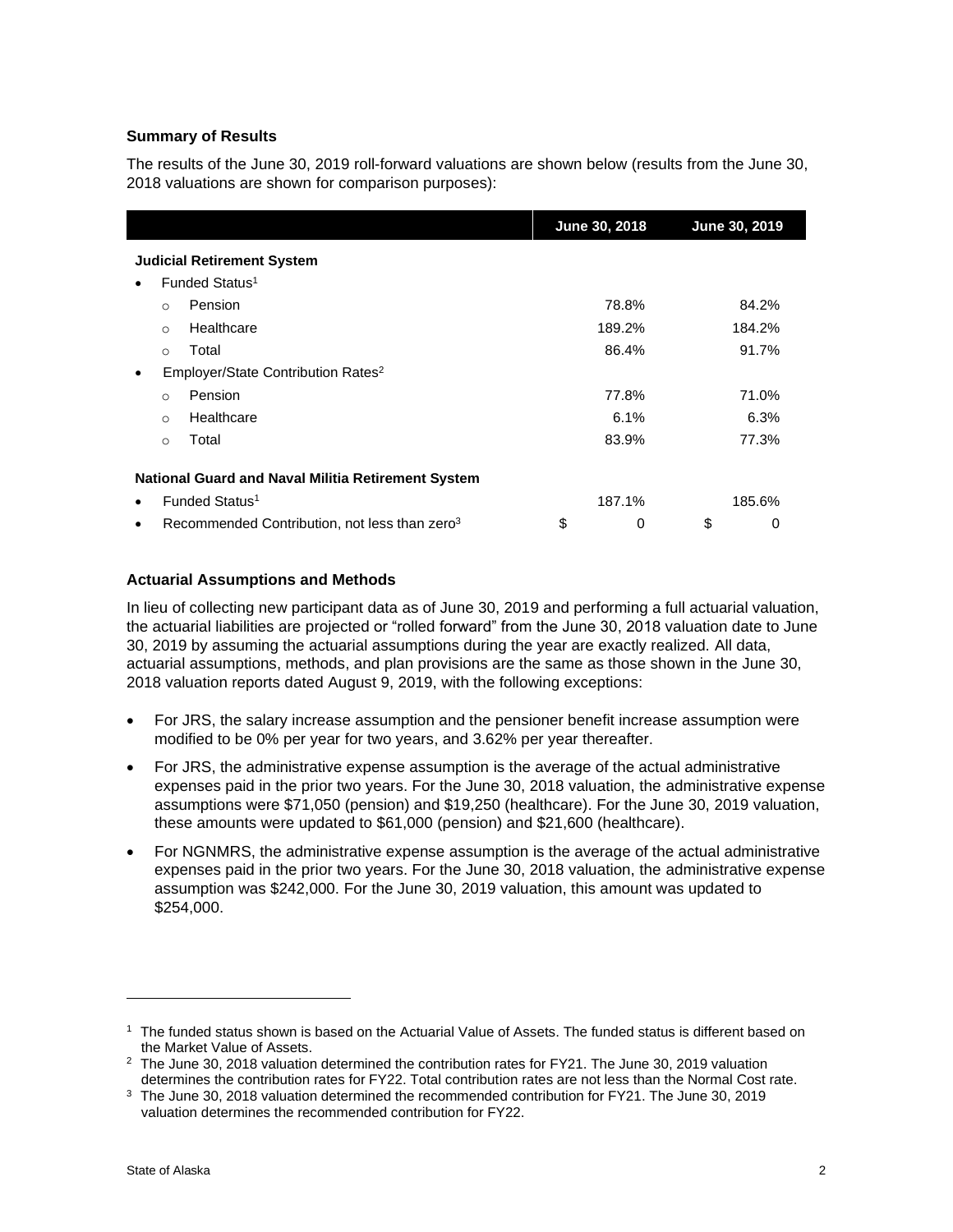The actuarial value of assets was calculated as of June 30, 2019 using actual assets and cash flows during FY19. Investment gains and losses are recognized at a rate of 20% per year. The actuarial value of assets must be within 20% plus/minus of the market value.

The FY19 actuarial gains/(losses) are shown below:

|                                            | <b>JRS</b>        | <b>NGNMRS</b>       |
|--------------------------------------------|-------------------|---------------------|
| Asset gain/(loss)                          | \$<br>(3.555,000) | \$<br>(1, 159, 000) |
| Salary scale assumption change gain/(loss) | 14,649,000        | N/A                 |
| Healthcare benefit payment gain/(loss)     | (27,000)          | N/A                 |
| Contribution gain/(loss)                   | 375,000           | 881,000             |
| Administrative expense gain/(loss)         | 17.000            | (33,000)            |
| Total gain/(loss)                          | \$<br>11.459.000  | \$<br>(311,000)     |

Net actuarial gains/losses have the effect of decreasing/increasing the unfunded actuarial accrued liability versus what was expected based on the previous valuation. These gains/losses decrease/increase the employer contributions.

Where presented, references to "funded ratio", "funded status", and "unfunded actuarial accrued liability" typically are measured on an actuarial value of assets basis. It should be noted that the same measurements using market value of assets would result in different funded ratios and unfunded actuarial accrued liabilities. Moreover, these measures presented are appropriate for evaluating the need and level of future contributions but make no assessment regarding the funded status of the plan if the plan were to settle (i.e. purchase annuities) for a portion or all of its liabilities.

Future actuarial measurements may differ significantly from current measurements due to plan experience differing from that anticipated by the economic and demographic assumptions, increases or decreases expected as part of the natural operation of the methodology used for these measurements, and changes in plan provisions or applicable law. In particular, retiree group benefits models necessarily rely on the use of approximations and estimates and are sensitive to changes in these approximations and estimates. Small variations in these approximations and estimates may lead to significant changes in actuarial measurements. An analysis of the potential range of such future differences is beyond the scope of these valuations.

In our opinion, the actuarial assumptions used are reasonable, taking into account the experience of each System and reasonable long-term expectations, and represent our best estimate of the longterm anticipated experience under each System.

#### **Assessment of Risks**

Actuarial Standard of Practice No. 51 ("ASOP 51") applies to actuaries performing funding calculations related to a pension plan. ASOP 51 does not apply to actuaries performing services in connection with other post-employment benefits, such as medical benefits. Accordingly, ASOP 51 does not apply to the retiree medical portion of JRS. Additional details regarding ASOP 51 are provided beginning on page 15 of this report.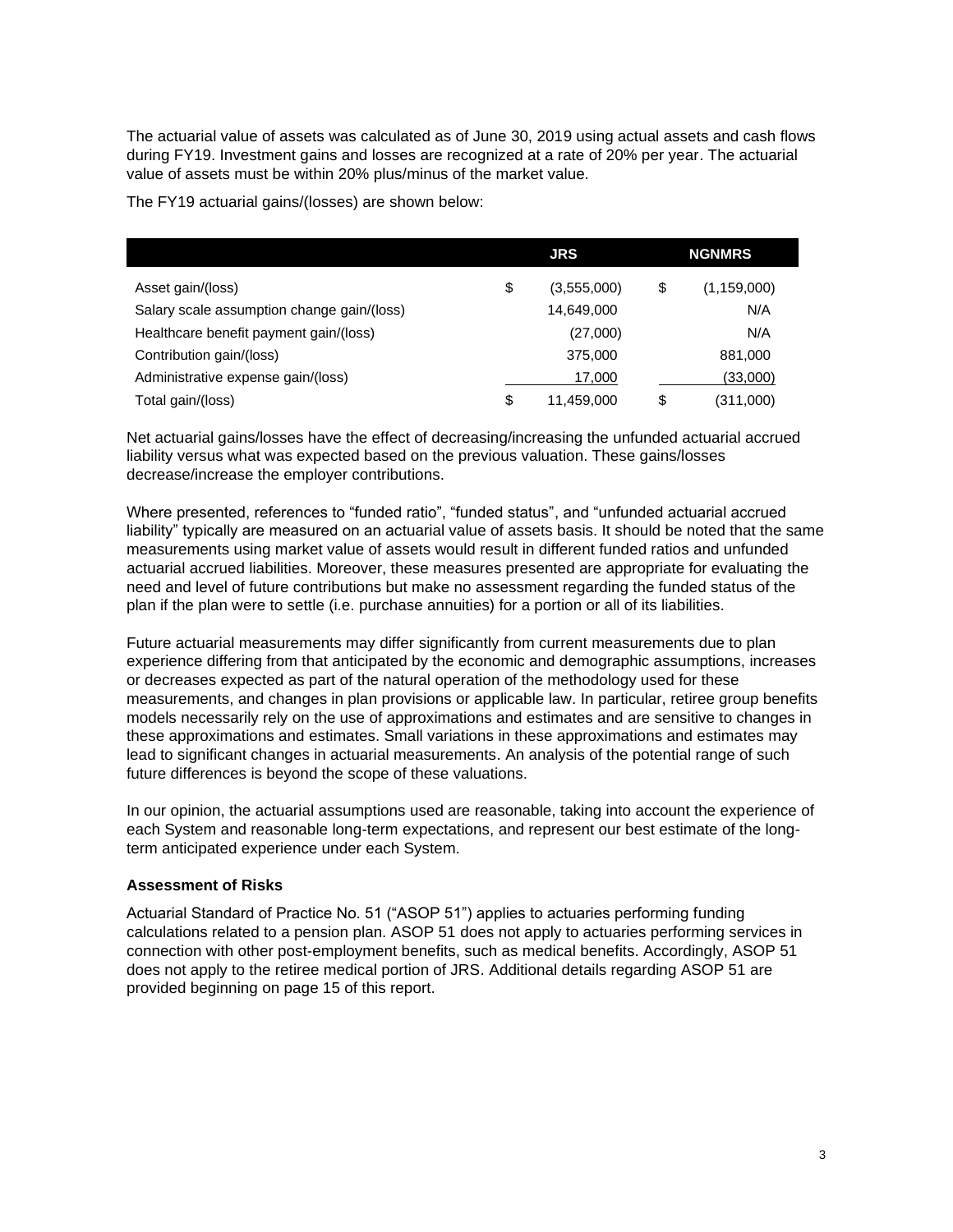This report was prepared under our supervision and in accordance with all applicable Actuarial Standards of Practice. David Kershner and Scott Young are Fellows of the Society of Actuaries, Enrolled Actuaries, and Members of the American Academy of Actuaries. We meet the Qualification Standards of the American Academy of Actuaries to render the actuarial opinions contained in this report.

Please let us know if you have any questions or if you would like to discuss these results in more detail. David can be reached at 602-803-6174 and Scott can be reached at 216-315-1929.

Sincerely,

DeKl

David J. Kershner, FSA, EA, MAAA, FCA Scott Young, FSA, EA, MAAA Principal Director Buck Buck

Scott Young

**Attachments** 

cc: Mr. Kevin Worley, State of Alaska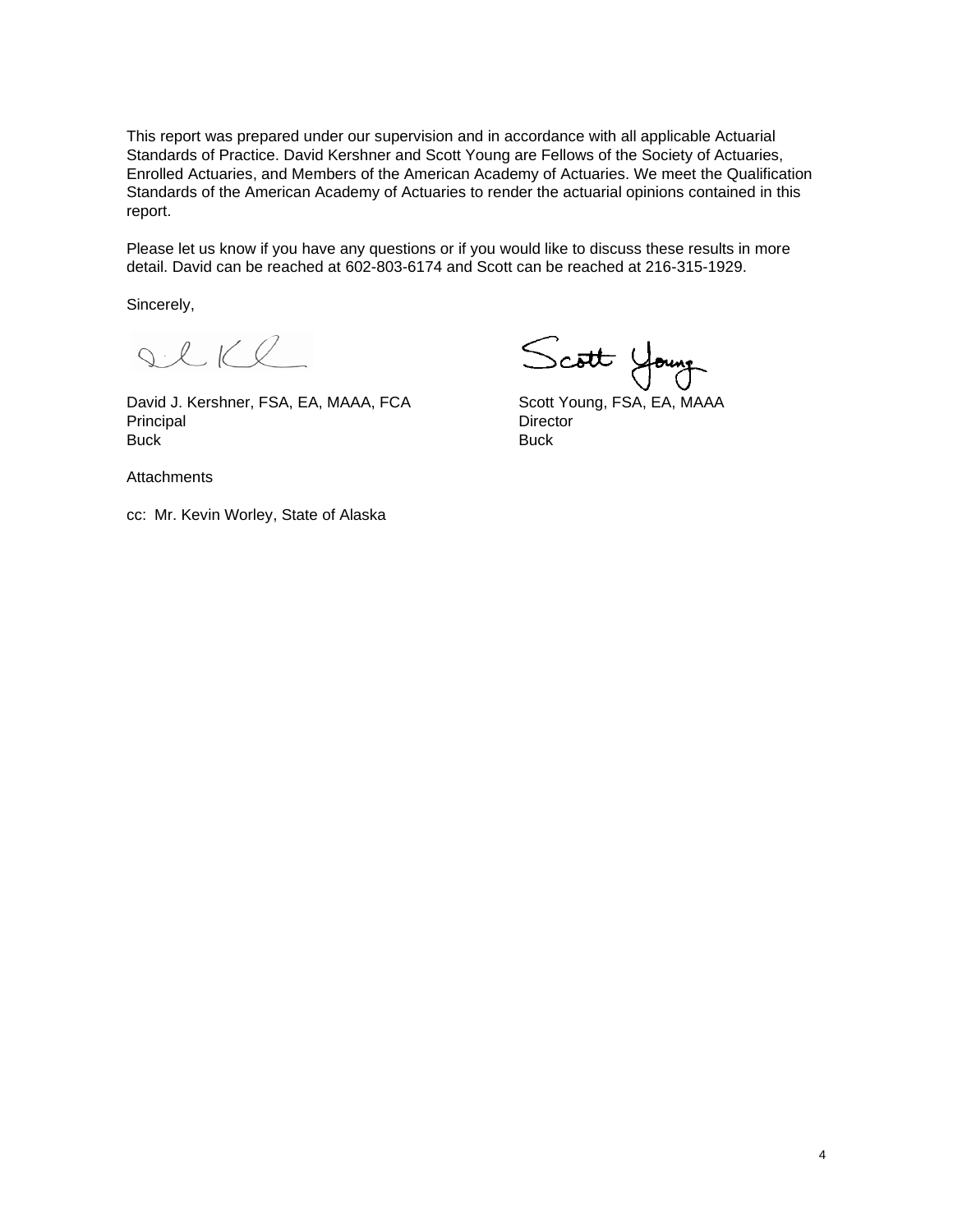# **Judicial Retirement System**

|                                                 | June 30, 2018      | June 30, 2019      |
|-------------------------------------------------|--------------------|--------------------|
| <b>Pension</b>                                  |                    |                    |
| <b>Actuarial Accrued Liability</b>              | \$<br>226,559,580  | \$<br>221,159,289  |
| Actuarial Value of Assets (AVA)                 | 178,489,284        | 186,117,830        |
| Unfunded Actuarial Accrued Liability            | \$<br>48,070,296   | \$<br>35,041,459   |
| Funded Ratio based on AVA                       | 78.8%              | 84.2%              |
| Market Value of Assets (MVA)                    | \$<br>176,794,969  | \$<br>184,625,818  |
| Funded Ratio based on MVA                       | 78.0%              | 83.5%              |
| Normal Cost with Administrative Expense Load    | \$<br>6,421,700    | \$<br>6,138,783    |
| <b>Healthcare</b>                               |                    |                    |
| <b>Actuarial Accrued Liability</b>              | \$<br>16,846,959   | \$<br>18,089,100   |
| Actuarial Value of Assets (AVA)                 | 31,868,079         | 33,319,896         |
| Unfunded Actuarial Accrued Liability            | \$<br>(15,021,120) | \$<br>(15,230,796) |
| Funded Ratio based on AVA                       | 189.2%             | 184.2%             |
| Market Value of Assets (MVA)                    | \$<br>31,497,603   | \$<br>33,092,326   |
| Funded Ratio based on MVA                       | 187.0%             | 182.9%             |
| Normal Cost with Administrative Expense Load    | \$<br>819,763      | \$<br>840,972      |
| Total                                           |                    |                    |
| <b>Actuarial Accrued Liability</b>              | \$<br>243,406,539  | \$<br>239,248,389  |
| <b>Actuarial Value of Assets</b>                | 210,357,363        | 219,437,726        |
| Unfunded Actuarial Accrued Liability            | \$<br>33,049,176   | \$<br>19,810,663   |
| Funded Ratio based on Actuarial Value of Assets | 86.4%              | 91.7%              |
| Market Value of Assets                          | \$<br>208,292,572  | \$<br>217,718,144  |
| Funded Ratio based on Market Value of Assets    | 85.6%              | 91.0%              |
| Normal Cost with Administrative Expense Load    | \$<br>7,241,463    | \$<br>6,979,755    |
|                                                 | <b>FY21</b>        | <b>FY22</b>        |

|                                                                  | <b>FY21</b> | <b>FY22</b> |
|------------------------------------------------------------------|-------------|-------------|
| <b>Pension Contribution Rate</b>                                 |             |             |
| <b>Employer Normal Cost Rate</b>                                 | 42.04%      | 39.72%      |
| Past Service Cost Rate                                           | 35.78%      | 31.25%      |
| Total Employer Contribution Rate, not less than Normal Cost Rate | 77.82%      | 70.97%      |
| <b>Healthcare Contribution Rate</b>                              |             |             |
| <b>Employer Normal Cost Rate</b>                                 | 6.12%       | 6.28%       |
| Past Service Cost Rate                                           | $(6.45)\%$  | (6.64)%     |
| Total Employer Contribution Rate, not less than Normal Cost Rate | 6.12%       | 6.28%       |
| <b>Total Contribution Rate</b>                                   |             |             |
| <b>Employer Normal Cost Rate</b>                                 | 48.16%      | 46.00%      |
| Past Service Cost Rate                                           | 35.78%      | 31.25%      |
| Total Employer Contribution Rate, not less than Normal Cost Rate | 83.94%      | 77.25%      |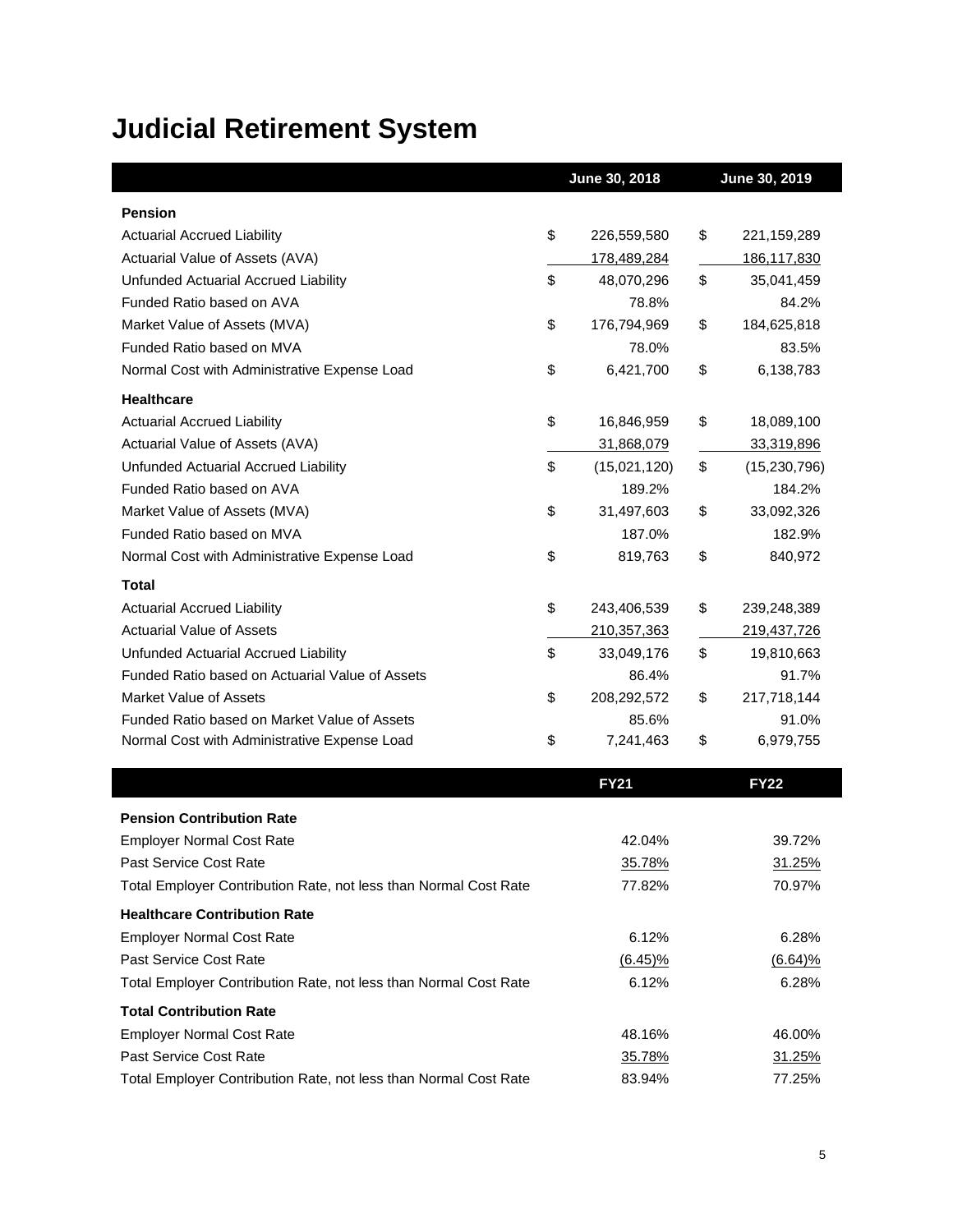| <b>Pension</b>                          |                               |               |    |                 |    |                |    |                                             |  |  |
|-----------------------------------------|-------------------------------|---------------|----|-----------------|----|----------------|----|---------------------------------------------|--|--|
|                                         | <b>Amortization Period</b>    |               |    | <b>Balances</b> |    |                |    |                                             |  |  |
| Charge                                  | <b>Date</b><br><b>Created</b> | Years<br>Left |    | <b>Initial</b>  |    | Outstanding    |    | <b>Beginning-of-</b><br><b>Year Payment</b> |  |  |
| Initial Unfunded Liability <sup>1</sup> | 06/30/2002                    | 8             | \$ | 5,864,449       | \$ | 4,775,895      | \$ | 693,024                                     |  |  |
| FY03/FY04 Loss <sup>1</sup>             | 06/30/2004                    | 10            |    | 855,068         |    | 774,005        |    | 93,628                                      |  |  |
| Loss due to revaluation of              |                               |               |    |                 |    |                |    |                                             |  |  |
| plan liabilities <sup>1</sup>           | 06/30/2005                    | 11            |    | 9,115,451       |    | 8,560,541      |    | 960,741                                     |  |  |
| FY05/FY06 Loss <sup>1</sup>             | 06/30/2006                    | 12            |    | 18,186,558      |    | 17,575,368     |    | 1,844,959                                   |  |  |
| FY07 Loss                               | 06/30/2007                    | 13            |    | 1,364,721       |    | 1,348,642      |    | 133,326                                     |  |  |
| FY08 Gain                               | 06/30/2008                    | 14            |    | (29,014,739)    |    | (29, 181, 416) |    | (2,732,533)                                 |  |  |
| FY09 Loss                               | 06/30/2009                    | 15            |    | 21,273,454      |    | 21,667,076     |    | 1,931,321                                   |  |  |
| Change in Assumptions                   | 06/30/2010                    | 16            |    | 13,976,981      |    | 14,354,146     |    | 1,223,185                                   |  |  |
| FY10 Loss                               | 06/30/2010                    | 16            |    | 6,474,780       |    | 6,649,499      |    | 566,635                                     |  |  |
| FY11 Loss                               | 06/30/2011                    | 17            |    | 7,397,917       |    | 7,648,503      |    | 625,436                                     |  |  |
| FY12 Loss                               | 06/30/2012                    | 18            |    | 11,916,371      |    | 12,361,447     |    | 973,206                                     |  |  |
| FY13 Loss                               | 06/30/2013                    | 19            |    | 7,033,497       |    | 7,053,234      |    | 536,200                                     |  |  |
| Change in Assumptions                   | 06/30/2014                    | 20            |    | 4,219,851       |    | 4,369,484      |    | 321,595                                     |  |  |
| FY14 Gain                               | 06/30/2014                    | 20            |    | (14, 458, 986)  |    | (14, 971, 699) |    | (1, 101, 920)                               |  |  |
| FY15 Gain                               | 06/30/2015                    | 21            |    | (3,325,706)     |    | (3,427,850)    |    | (244, 827)                                  |  |  |
| FY16 Gain                               | 06/30/2016                    | 22            |    | (9,932,623)     |    | (10, 169, 050) |    | (706, 312)                                  |  |  |
| FY17 Gain                               | 06/30/2017                    | 23            |    | (1, 137, 538)   |    | (1, 154, 576)  |    | (78, 135)                                   |  |  |
| Change in Assumptions                   | 06/30/2018                    | 24            |    | 10,343,783      |    | 10,389,947     |    | 686,282                                     |  |  |
| FY18 Gain                               | 06/30/2018                    | 24            |    | (12,096,419)    |    | (12, 150, 406) |    | (802, 565)                                  |  |  |
| Change in Assumptions                   | 06/30/2019                    | 25            |    | (14, 775, 890)  |    | (14, 775, 890) |    | (954, 103)                                  |  |  |
| FY19 Loss                               | 06/30/2019                    | 25            |    | 3,344,559       |    | 3,344,559      |    | 215,964                                     |  |  |
| <b>Total</b>                            |                               |               |    |                 | \$ | 35,041,459     | \$ | 4,185,107                                   |  |  |

<sup>1</sup> Pension and healthcare split was done using a ratio of unfunded actuarial accrued liability as of June 30, 2006.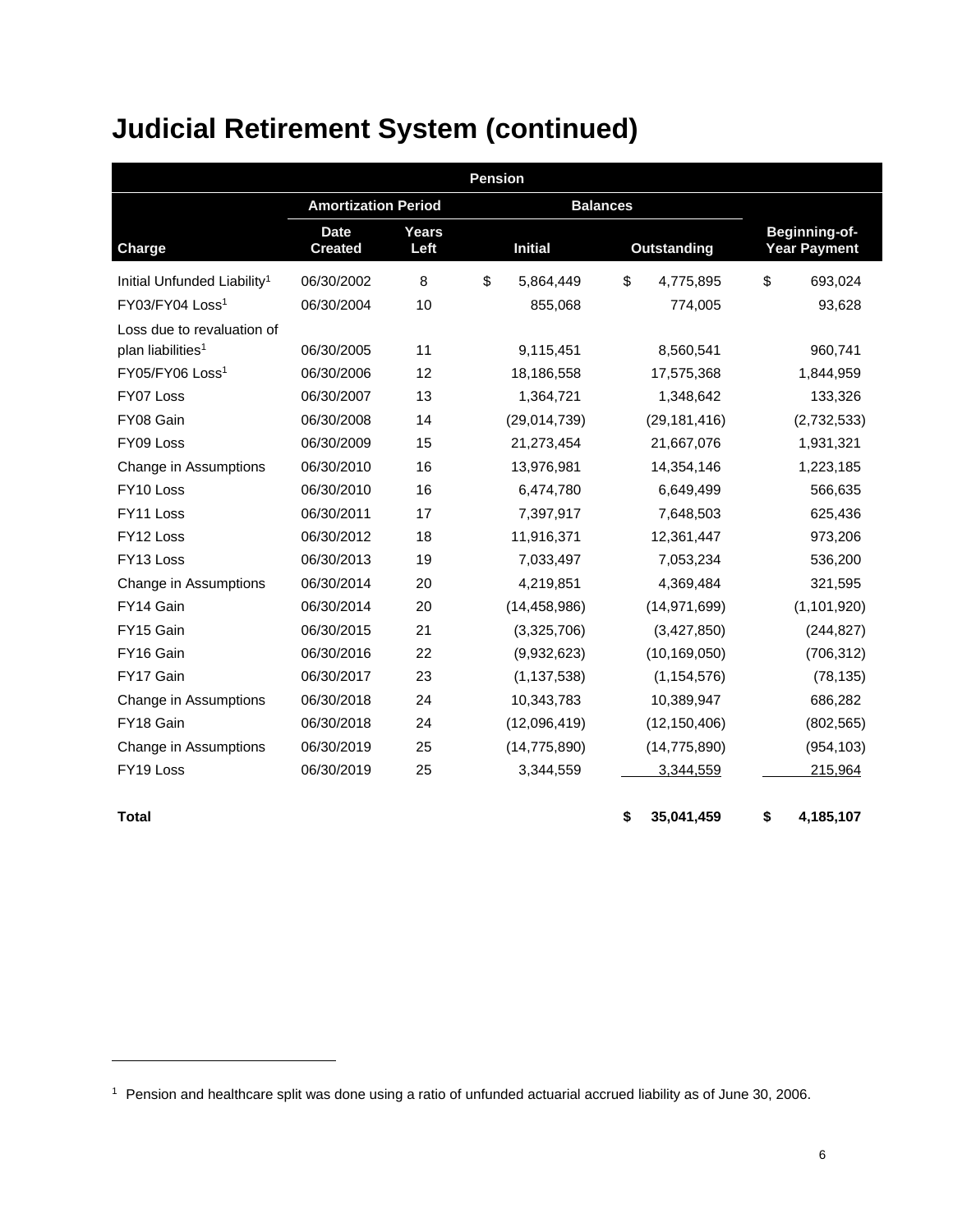| <b>Healthcare</b>                 |                               |               |                |                 |                    |               |    |                                      |  |  |
|-----------------------------------|-------------------------------|---------------|----------------|-----------------|--------------------|---------------|----|--------------------------------------|--|--|
|                                   | <b>Amortization Period</b>    |               |                | <b>Balances</b> |                    |               |    |                                      |  |  |
| <b>Charge</b>                     | <b>Date</b><br><b>Created</b> | Years<br>Left | <b>Initial</b> |                 | <b>Outstanding</b> |               |    | Beginning-of-<br><b>Year Payment</b> |  |  |
| <b>Initial Unfunded Liability</b> | 06/30/2002                    | 8             | \$             | 2,295,257       | \$                 | 1,869,214     | \$ | 271,239                              |  |  |
| FY03/FY04 Loss                    | 06/30/2004                    | 10            |                | 334,660         |                    | 302,933       |    | 36,645                               |  |  |
| Loss due to revaluation of        |                               |               |                |                 |                    |               |    |                                      |  |  |
| plan liabilities                  | 06/30/2005                    | 11            |                | 3,567,649       |                    | 3,350,464     |    | 376,019                              |  |  |
| FY05/FY06 Loss                    | 06/30/2006                    | 12            |                | 7,117,943       |                    | 6,878,733     |    | 722,089                              |  |  |
| FY07 Gain                         | 06/30/2007                    | 13            |                | (810, 073)      |                    | (800, 529)    |    | (79, 140)                            |  |  |
| Change in Assumptions             | 06/30/2008                    | 14            |                | 789,072         |                    | 793,606       |    | 74,313                               |  |  |
| FY08 Gain                         | 06/30/2008                    | 14            |                | (14,011,596)    |                    | (14,092,089)  |    | (1,319,576)                          |  |  |
| FY09 Loss                         | 06/30/2009                    | 15            |                | 901,355         |                    | 918,035       |    | 81,830                               |  |  |
| Change in Assumptions             | 06/30/2010                    | 16            |                | 2,006,196       |                    | 2,060,333     |    | 175,571                              |  |  |
| FY10 Gain                         | 06/30/2010                    | 16            |                | (1,930,656)     |                    | (1,982,752)   |    | (168,960)                            |  |  |
| FY11 Loss                         | 06/30/2011                    | 17            |                | 550,376         |                    | 569,018       |    | 46,530                               |  |  |
| Change in Assumptions             | 06/30/2012                    | 18            |                | 353,605         |                    | 366,811       |    | 28,879                               |  |  |
| FY12 Gain                         | 06/30/2012                    | 18            |                | (5,516,210)     |                    | (5,722,242)   |    | (450, 507)                           |  |  |
| FY13 Loss                         | 06/30/2013                    | 19            |                | 226,259         |                    | 234,807       |    | 17,850                               |  |  |
| Change in Assumptions             | 06/30/2014                    | 20            |                | 772,305         |                    | 799,690       |    | 58,857                               |  |  |
| FY14 Gain                         | 06/30/2014                    | 20            |                | (3,342,464)     |                    | (3,460,987)   |    | (254, 729)                           |  |  |
| FY15 Gain                         | 06/30/2015                    | 21            |                | (1,416,996)     |                    | (1,460,517)   |    | (104, 315)                           |  |  |
| Change in Method                  | 06/30/2016                    | 22            |                | (3,567,789)     |                    | (3,652,714)   |    | (253, 707)                           |  |  |
| FY16 Gain                         | 06/30/2016                    | 22            |                | (425, 711)      |                    | (435, 845)    |    | (30, 273)                            |  |  |
| FY17 Gain                         | 06/30/2017                    | 23            |                | (586, 113)      |                    | (594, 892)    |    | (40, 259)                            |  |  |
| Change in                         |                               |               |                |                 |                    |               |    |                                      |  |  |
| Assumptions/EGWP                  | 06/30/2018                    | 24            |                | 1,009,960       |                    | 1,014,467     |    | 67,008                               |  |  |
| FY18 Gain                         | 06/30/2018                    | 24            |                | (2, 148, 478)   |                    | (2, 158, 066) |    | (142, 546)                           |  |  |
| Change in Assumptions             | 06/30/2019                    | 25            |                | 126,754         |                    | 126,754       |    | 8,185                                |  |  |
| FY19 Gain                         | 06/30/2019                    | 25            |                | (155, 028)      |                    | (155, 028)    |    | (10, 011)                            |  |  |

**Total \$ (15,230,796) \$ (889,008)**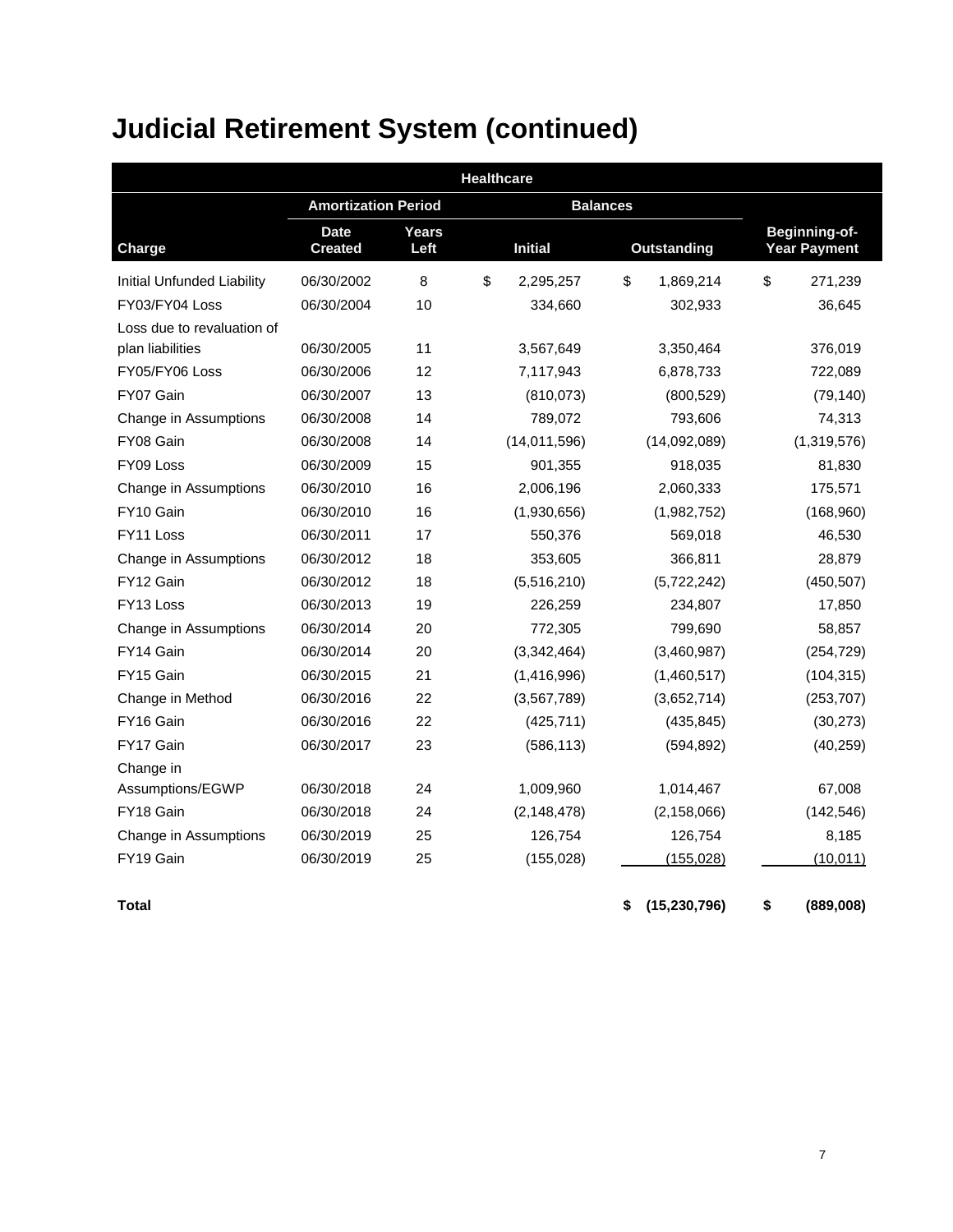| <b>Total</b>                      |                               |               |    |                 |    |                    |    |                                      |  |  |
|-----------------------------------|-------------------------------|---------------|----|-----------------|----|--------------------|----|--------------------------------------|--|--|
|                                   | <b>Amortization Period</b>    |               |    | <b>Balances</b> |    |                    |    |                                      |  |  |
| <b>Charge</b>                     | <b>Date</b><br><b>Created</b> | Years<br>Left |    | <b>Initial</b>  |    | <b>Outstanding</b> |    | Beginning-of-<br><b>Year Payment</b> |  |  |
| <b>Initial Unfunded Liability</b> | 06/30/2002                    | 8             | \$ | 8,159,706       | \$ | 6,645,109          | \$ | 964,263                              |  |  |
| FY03/FY04 Loss                    | 06/30/2004                    | 10            |    | 1,189,728       |    | 1,076,938          |    | 130,273                              |  |  |
| Loss due to revaluation of        |                               |               |    |                 |    |                    |    |                                      |  |  |
| plan liabilities                  | 06/30/2005                    | 11            |    | 12,683,100      |    | 11,911,005         |    | 1,336,760                            |  |  |
| FY05/FY06 Loss                    | 06/30/2006                    | 12            |    | 25,304,501      |    | 24,454,101         |    | 2,567,048                            |  |  |
| FY07 Loss                         | 06/30/2007                    | 13            |    | 554,648         |    | 548,113            |    | 54,186                               |  |  |
| Change in Assumptions             | 06/30/2008                    | 14            |    | 789,072         |    | 793,606            |    | 74,313                               |  |  |
| FY08 Gain                         | 06/30/2008                    | 14            |    | (43,026,335)    |    | (43, 273, 505)     |    | (4,052,109)                          |  |  |
| FY09 Loss                         | 06/30/2009                    | 15            |    | 22,174,809      |    | 22,585,111         |    | 2,013,151                            |  |  |
| Change in Assumptions             | 06/30/2010                    | 16            |    | 15,983,177      |    | 16,414,479         |    | 1,398,756                            |  |  |
| FY10 Loss                         | 06/30/2010                    | 16            |    | 4,544,124       |    | 4,666,747          |    | 397,675                              |  |  |
| FY11 Loss                         | 06/30/2011                    | 17            |    | 7,948,293       |    | 8,217,521          |    | 671,966                              |  |  |
| Change in Assumptions             | 06/30/2012                    | 18            |    | 353,605         |    | 366,811            |    | 28,879                               |  |  |
| FY <sub>12</sub> Loss             | 06/30/2012                    | 18            |    | 6,400,161       |    | 6,639,205          |    | 522,699                              |  |  |
| FY13 Loss                         | 06/30/2013                    | 19            |    | 7,259,756       |    | 7,288,041          |    | 554,050                              |  |  |
| Change in Assumptions             | 06/30/2014                    | 20            |    | 4,992,156       |    | 5,169,174          |    | 380,452                              |  |  |
| FY14 Gain                         | 06/30/2014                    | 20            |    | (17, 801, 450)  |    | (18, 432, 686)     |    | (1,356,649)                          |  |  |
| FY15 Gain                         | 06/30/2015                    | 21            |    | (4,742,702)     |    | (4,888,367)        |    | (349, 142)                           |  |  |
| Change in Method                  | 06/30/2016                    | 22            |    | (3,567,789)     |    | (3,652,714)        |    | (253, 707)                           |  |  |
| FY16 Gain                         | 06/30/2016                    | 22            |    | (10, 358, 334)  |    | (10,604,895)       |    | (736, 585)                           |  |  |
| FY17 Gain                         | 06/30/2017                    | 23            |    | (1,723,651)     |    | (1,749,468)        |    | (118, 394)                           |  |  |
| Change in                         |                               |               |    |                 |    |                    |    |                                      |  |  |
| Assumptions/EGWP                  | 06/30/2018                    | 24            |    | 11,353,743      |    | 11,404,414         |    | 753,290                              |  |  |
| FY18 Gain                         | 06/30/2018                    | 24            |    | (14, 244, 897)  |    | (14, 308, 472)     |    | (945, 111)                           |  |  |
| Change in Assumptions             | 06/30/2019                    | 25            |    | (14, 649, 136)  |    | (14, 649, 136)     |    | (945, 918)                           |  |  |
| FY18 Loss                         | 06/30/2019                    | 25            |    | 3,189,531       |    | 3,189,531          |    | 205,953                              |  |  |

**Total \$ 19,810,663 \$ 3,296,099**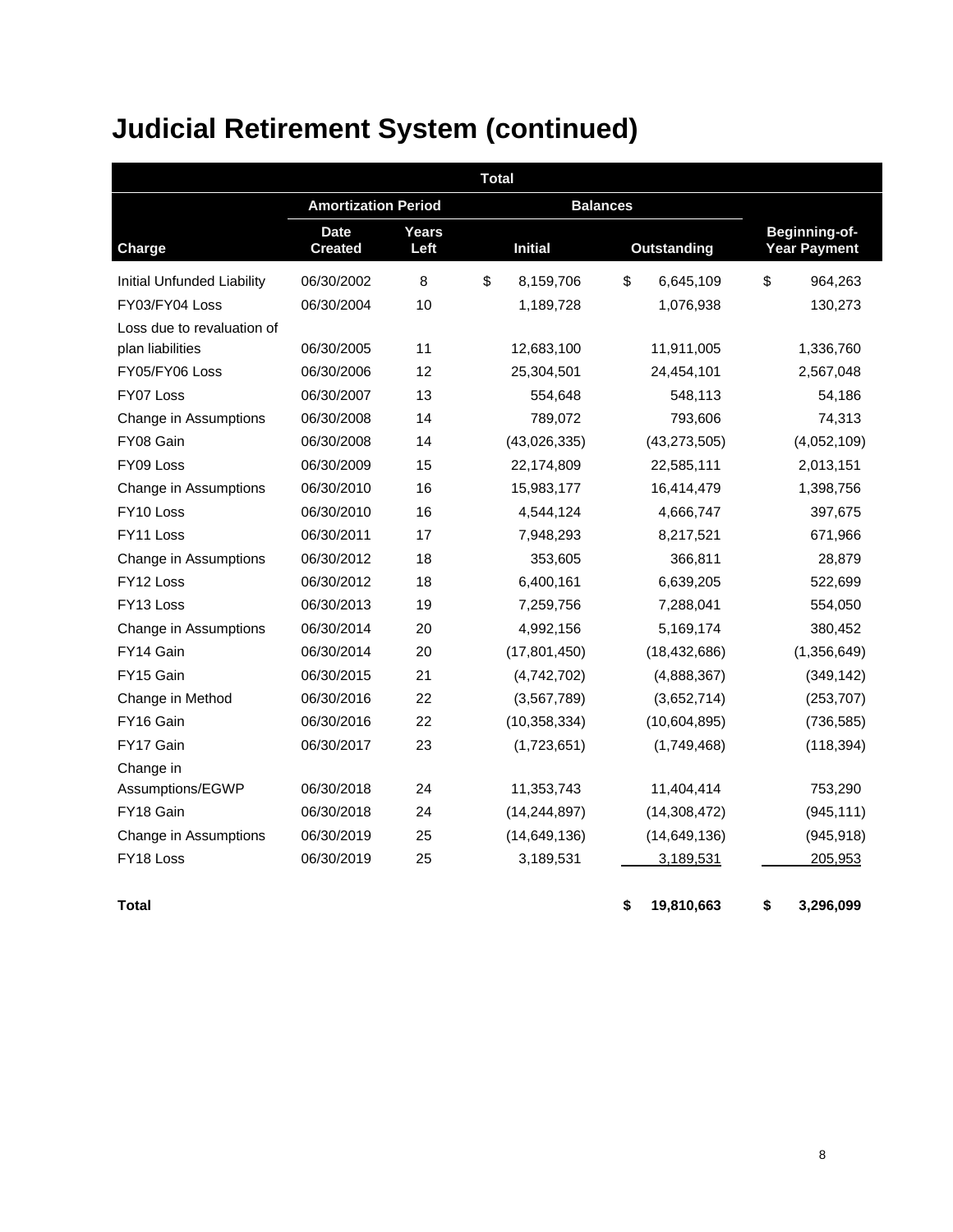|    |                | <b>Changes in Fair Value of Assets</b>        | <b>Pension</b> |             | <b>Healthcare</b> | <b>Total</b> |             |
|----|----------------|-----------------------------------------------|----------------|-------------|-------------------|--------------|-------------|
| 1. |                | Fair Value of Assets as of June 30, 2018      | \$             | 176,794,969 | \$<br>31,497,603  | \$           | 208,292,572 |
| 2. |                | Additions:                                    |                |             |                   |              |             |
|    | a.             | <b>Employee Contributions</b>                 | \$             | 813,374     | \$<br>0           | \$           | 813,374     |
|    | b.             | <b>Employer Contributions</b>                 |                | 5,347,675   | 591,397           |              | 5,939,072   |
|    | c.             | State Appropriation                           |                | 4,909,000   | 0                 |              | 4,909,000   |
|    | d.             | Interest and Dividend Income                  |                | 3,292,478   | 587,184           |              | 3,879,662   |
|    | е.             | Net Appreciation/(Depreciation)               |                |             |                   |              |             |
|    |                | in Fair Value of Investments                  |                | 7,229,170   | 1,327,208         |              | 8,556,378   |
|    | f.             | Medicare Part D Subsidy                       |                | 0           | 96,542            |              | 96,542      |
|    | g.             | Other                                         |                | 0           | 2,291             |              | 2,291       |
|    | h.             | <b>Total Additions</b>                        | \$             | 21,591,697  | \$<br>2,604,622   | \$           | 24,196,319  |
| 3. |                | Deductions:                                   |                |             |                   |              |             |
|    | a.             | <b>Medical Benefits</b>                       | \$             | 0           | \$<br>978,813     | \$           | 978,813     |
|    | b.             | <b>Retirement Benefits</b>                    |                | 13,627,946  | 0                 |              | 13,627,946  |
|    | c.             | <b>Investment Expenses</b>                    |                | 73,808      | 13,136            |              | 86,944      |
|    | d.             | <b>Administrative Expenses</b>                |                | 59,094      | 17,950            |              | 77,044      |
|    | e <sub>1</sub> | <b>Refunds of Contributions</b>               |                | 0           | 0                 |              | 0           |
|    | f.             | <b>Total Deductions</b>                       | \$             | 13,760,848  | \$<br>1,009,899   | \$           | 14,770,747  |
| 4. |                | Fair Value of Assets as of June 30, 2019      | S              | 184,625,818 | \$<br>33,092,326  | \$           | 217,718,144 |
|    |                | Approximate Fair Value Investment Return Rate |                |             |                   |              |             |
|    |                | During FY19 Net of Investment Expenses        |                | 6.0%        | 6.1%              |              | 6.0%        |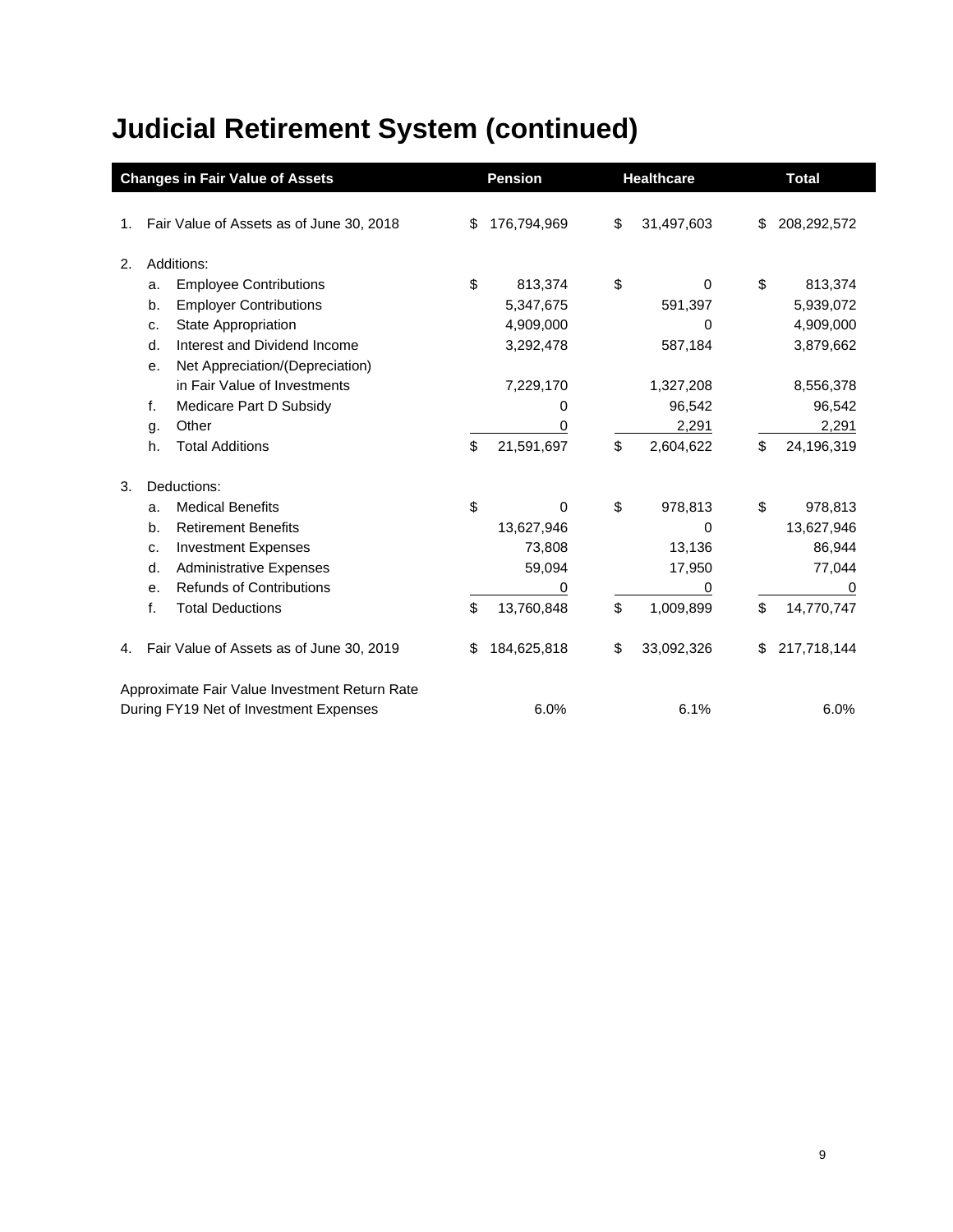|    |    | <b>Development of Actuarial Value of Assets</b>         |     | <b>Pension</b> |    | <b>Healthcare</b> |     | <b>Total</b>  |
|----|----|---------------------------------------------------------|-----|----------------|----|-------------------|-----|---------------|
|    |    |                                                         |     |                |    |                   |     |               |
| 1. |    | Deferral of Investment Gain/(Loss) for FY19             |     |                |    |                   |     |               |
|    | a. | Fair Value of Assets as of June 30, 2018                | \$  | 176,794,969    | \$ | 31,497,603        | \$  | 208,292,572   |
|    | b. | Contributions                                           |     | 11,070,049     |    | 591,397           |     | 11,661,446    |
|    | c. | Medicare Part D Subsidy                                 |     | 0              |    | 96,542            |     | 96,542        |
|    | d. | <b>Benefit Payments</b>                                 |     | 13,627,946     |    | 978,813           |     | 14,606,759    |
|    | е. | <b>Administrative Expenses</b>                          |     | 59,094         |    | 17,950            |     | 77,044        |
|    | f. | Actual Investment Return (net of investment expenses)   |     | 10,447,840     |    | 1,903,547         |     | 12,351,387    |
|    | g. | Expected Return Rate (net of investment expenses)       |     | 7.38%          |    | 7.38%             |     | 7.38%         |
|    | h. | Expected Return, Weighted for Timing                    |     | 13,095,028     |    | 2,313,330         |     | 15,408,358    |
|    | i. | Investment Gain/(Loss) for the Year, (f) - (h)          |     | (2,647,188)    |    | (409, 783)        |     | (3,056,971)   |
| 2. |    | Actuarial Value as of June 30, 2019                     |     |                |    |                   |     |               |
|    | a. | Fair Value as of June 30, 2019                          | \$. | 184,625,818    | \$ | 33,092,326        | \$  | 217,718,144   |
|    | b. | Deferred Investment Gain/(Loss)                         |     | (1,492,012)    |    | (227, 570)        |     | (1,719,582)   |
|    | C. | Preliminary Actuarial Value at June 30, 2019, (a) - (b) |     | 186,117,830    |    | 33,319,896        |     | 219,437,726   |
|    | d. | Upper Limit: 120% of Fair Value as of June 30, 2019     |     | 221,550,982    |    | 39,710,791        |     | 261, 261, 773 |
|    | е. | Lower Limit: 80% of Fair Value as of June 30, 2019      |     | 147,700,654    |    | 26,473,861        |     | 174,174,515   |
|    | f. | Actuarial Value as of June 30, 2019,                    |     |                |    |                   |     |               |
|    |    | $[(c)$ limited by $(d)$ and $(e)]$                      | \$  | 186,117,830    | S  | 33,319,896        | \$. | 219,437,726   |
|    | g. | Ratio of Actuarial Value of Assets to Fair              |     |                |    |                   |     |               |
|    |    | Value of Assets                                         |     | 100.8%         |    | 100.7%            |     | 100.8%        |
|    | h. | Approximate Actuarial Value Investment Return           |     |                |    |                   |     |               |
|    |    | Rate During FY19 Net of Investment Expenses             |     | 5.8%           |    | 5.6%              |     | 5.8%          |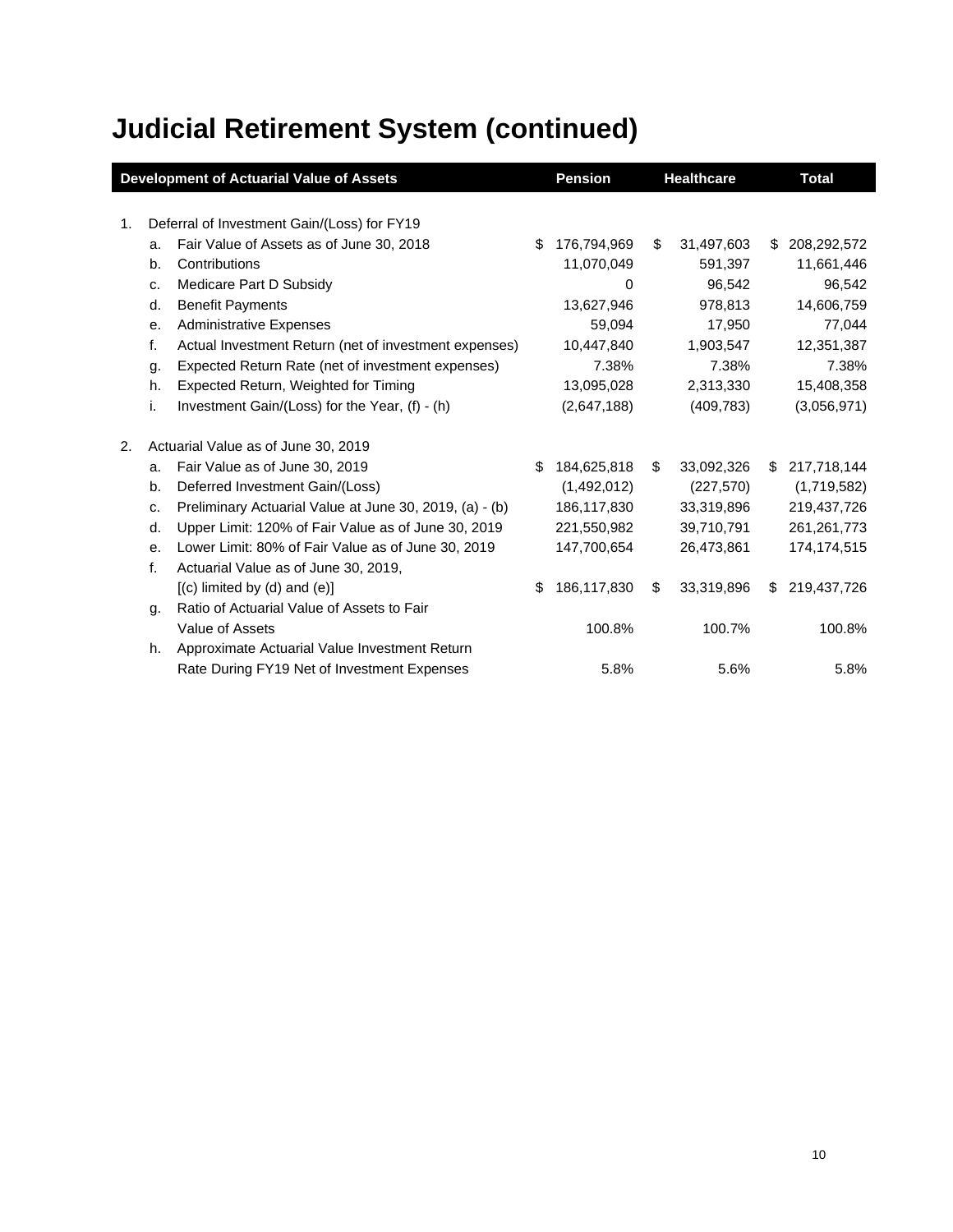|                                                             |                    | <b>Pension</b>                              |                                               |                                                   |  |
|-------------------------------------------------------------|--------------------|---------------------------------------------|-----------------------------------------------|---------------------------------------------------|--|
| <b>Fiscal Year</b><br>Asset<br>Gain/(Loss)<br><b>Ending</b> |                    | Gain/(Loss)<br>Recognized<br>in Prior Years | Gain/(Loss)<br>Recognized<br><b>This Year</b> | Gain/(Loss)<br>Deferred to<br><b>Future Years</b> |  |
| 6/30/2015                                                   | \$<br>(6,914,160)  | \$<br>(5,531,328)                           | \$<br>(1,382,832)                             | \$<br>0                                           |  |
| 6/30/2016                                                   | (12, 208, 288)     | (7,324,974)                                 | (2,441,658)                                   | (2,441,656)                                       |  |
| 6/30/2017                                                   | 7,229,597          | 2,891,838                                   | 1,445,919                                     | 2,891,840                                         |  |
| 6/30/2018                                                   | 292.590            | 58,518                                      | 58,518                                        | 175,554                                           |  |
| 6/30/2019                                                   | (2,647,188)        | 0                                           | (529,438)                                     | (2,117,750)                                       |  |
| <b>Total</b>                                                | (14,247,449)<br>\$ | \$<br>(9,905,946)                           | \$<br>(2,849,491)                             | (1,492,012)<br>\$                                 |  |

|                                                             |    |             | <b>Healthcare</b>                           |    |                                               |    |                                                   |  |
|-------------------------------------------------------------|----|-------------|---------------------------------------------|----|-----------------------------------------------|----|---------------------------------------------------|--|
| <b>Fiscal Year</b><br>Asset<br>Gain/(Loss)<br><b>Ending</b> |    |             | Gain/(Loss)<br>Recognized<br>in Prior Years |    | Gain/(Loss)<br>Recognized<br><b>This Year</b> |    | Gain/(Loss)<br>Deferred to<br><b>Future Years</b> |  |
| 6/30/2015                                                   | \$ | (1,375,481) | \$<br>(1,100,384)                           | \$ | (275,097)                                     | \$ | 0                                                 |  |
| 6/30/2016                                                   |    | (2,359,113) | (1,415,469)                                 |    | (471,823)                                     |    | (471, 821)                                        |  |
| 6/30/2017                                                   |    | 1,282,441   | 512.976                                     |    | 256,488                                       |    | 512,977                                           |  |
| 6/30/2018                                                   |    | 98,500      | 19,700                                      |    | 19.700                                        |    | 59,100                                            |  |
| 6/30/2019                                                   |    | (409,783)   |                                             |    | (81, 957)                                     |    | (327,826)                                         |  |
| <b>Total</b>                                                | \$ | (2,763,436) | \$<br>(1,983,177)                           | \$ | (552,689)                                     | S  | (227, 570)                                        |  |

|                                                             |                    | <b>Total</b>                                |                                               |                                                   |  |
|-------------------------------------------------------------|--------------------|---------------------------------------------|-----------------------------------------------|---------------------------------------------------|--|
| <b>Fiscal Year</b><br>Asset<br><b>Ending</b><br>Gain/(Loss) |                    | Gain/(Loss)<br>Recognized<br>in Prior Years | Gain/(Loss)<br>Recognized<br><b>This Year</b> | Gain/(Loss)<br>Deferred to<br><b>Future Years</b> |  |
| 6/30/2015                                                   | \$<br>(8,289,641)  | \$<br>(6,631,712)                           | \$<br>(1,657,929)                             | \$<br>0                                           |  |
| 6/30/2016                                                   | (14,567,401)       | (8,740,443)                                 | (2,913,481)                                   | (2,913,477)                                       |  |
| 6/30/2017                                                   | 8,512,038          | 3,404,814                                   | 1,702,407                                     | 3,404,817                                         |  |
| 6/30/2018                                                   | 391.090            | 78,218                                      | 78.218                                        | 234.654                                           |  |
| 6/30/2019                                                   | (3.056.971)        | 0                                           | (611,395)                                     | (2,445,576)                                       |  |
| <b>Total</b>                                                | (17,010,885)<br>\$ | (11,889,123)<br>\$                          | (3,402,180)<br>\$                             | (1,719,582)<br>S                                  |  |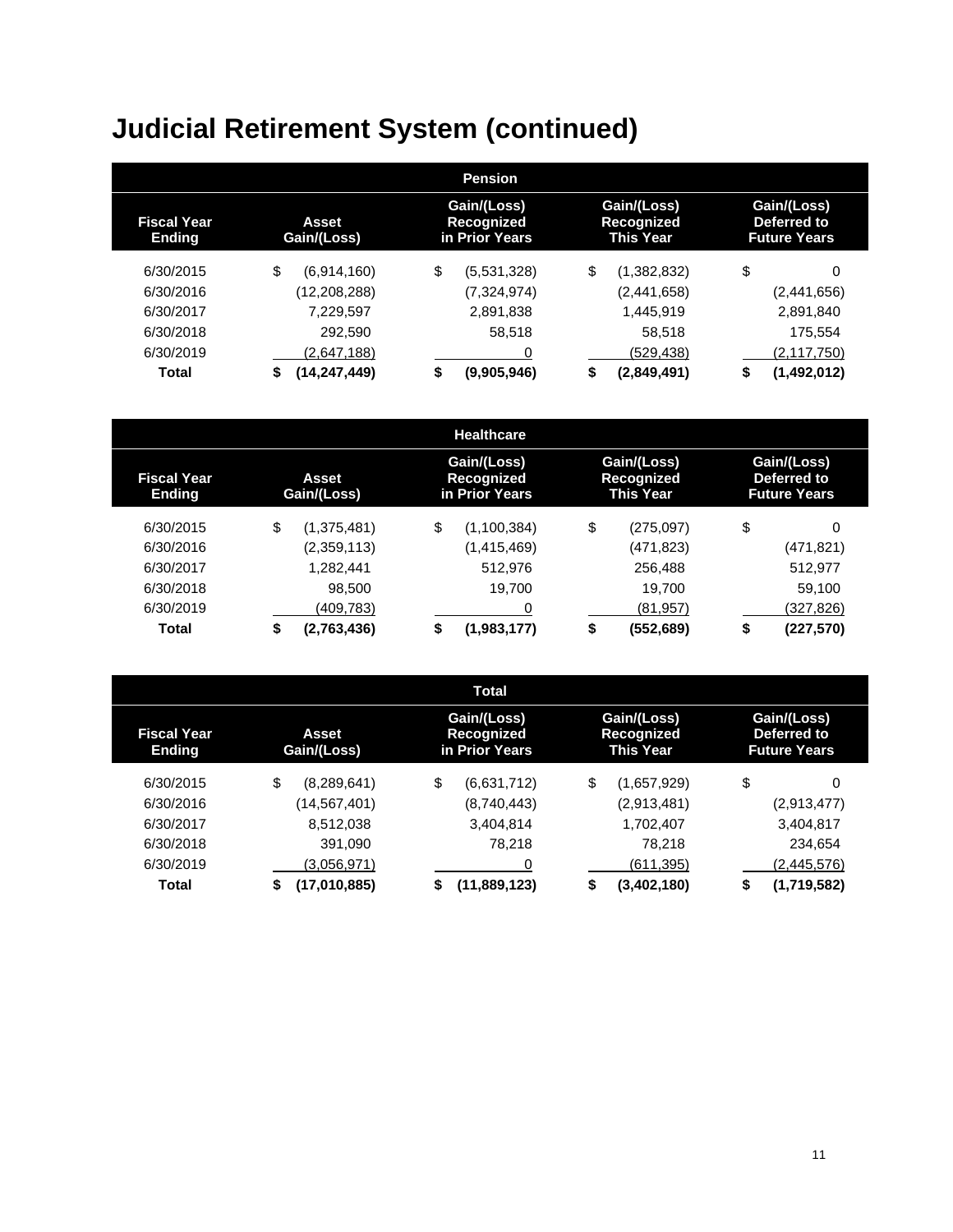## **National Guard and Naval Militia Retirement System**

|                                                 | June 30, 2018      | June 30, 2019      |
|-------------------------------------------------|--------------------|--------------------|
| <b>Actuarial Accrued Liability</b>              | \$<br>21,934,014   | \$<br>22,592,882   |
| Actuarial Value of Assets                       | 41,031,353         | 41,939,204         |
| Unfunded Actuarial Accrued Liability            | \$<br>(19,097,339) | \$<br>(19,346,322) |
| Funded Ratio based on Actuarial Value of Assets | 187.1%             | 185.6%             |
| Market Value of Assets                          | \$<br>39,418,117   | \$<br>40,964,997   |
| Funded Ratio based on Market Value of Assets    | 179.7%             | 181.3%             |
| Normal Cost                                     | \$<br>483.551      | \$<br>483.551      |
| Past Service Cost                               | (2,988,961)        | (3,027,930)        |
| Administrative Expense Load                     | 242,000            | 254,000            |
| Total Contribution, not less than zero          | \$<br>0            | \$<br>0            |
| <b>Fiscal Year Contribution Applies to</b>      | FY21               | FY22               |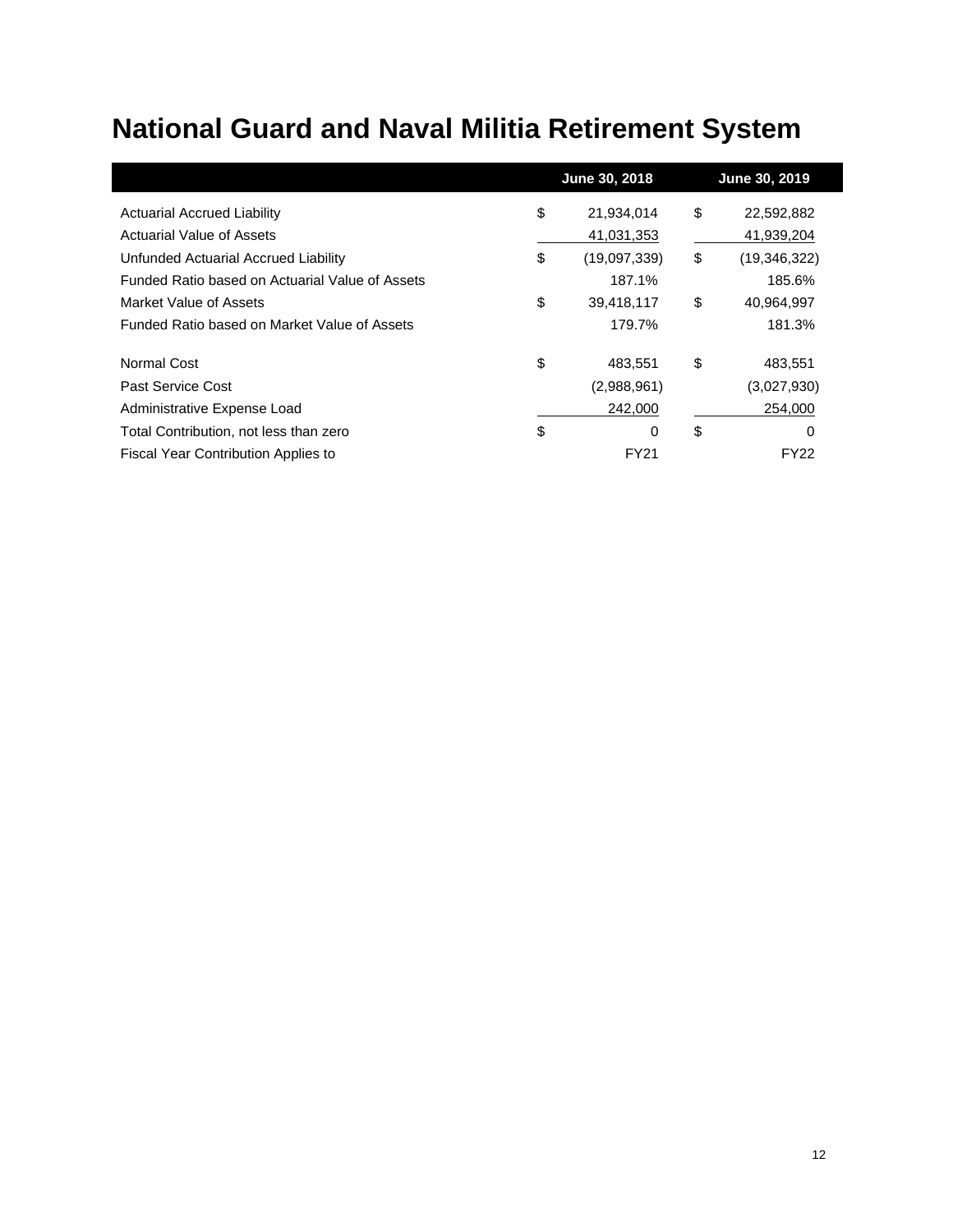### **National Guard and Naval Militia Retirement System (continued)**

| <b>Changes in Fair Value of Assets</b> |                                                |                                               |    |            |  |  |
|----------------------------------------|------------------------------------------------|-----------------------------------------------|----|------------|--|--|
| 1.                                     |                                                | Fair Value of Assets as of June 30, 2018      | \$ | 39,418,117 |  |  |
|                                        |                                                |                                               |    |            |  |  |
| 2.                                     |                                                | Additions:                                    |    |            |  |  |
|                                        | a.                                             | <b>Employer Contributions</b>                 | \$ | 851,686    |  |  |
|                                        | b.                                             | Investment Income                             |    | 2,335,887  |  |  |
|                                        | C.                                             | Other                                         |    | 0          |  |  |
|                                        | d.                                             | <b>Total Additions</b>                        | \$ | 3,187,573  |  |  |
| Deductions:<br>3.                      |                                                |                                               |    |            |  |  |
|                                        | a.                                             | <b>Retirement Benefits</b>                    | \$ | 1,343,753  |  |  |
|                                        | b.                                             | <b>Investment Expenses</b>                    |    | 14,602     |  |  |
|                                        | C.                                             | <b>Administrative Expenses</b>                |    | 282,338    |  |  |
|                                        | d.                                             | <b>Total Deductions</b>                       | \$ | 1,640,693  |  |  |
| 4.                                     |                                                | Fair Value of Assets as of June 30, 2019      | \$ | 40,964,997 |  |  |
|                                        |                                                | Approximate Fair Value Investment Return Rate |    |            |  |  |
|                                        | During FY19 Net of Investment Expenses<br>5.9% |                                               |    |            |  |  |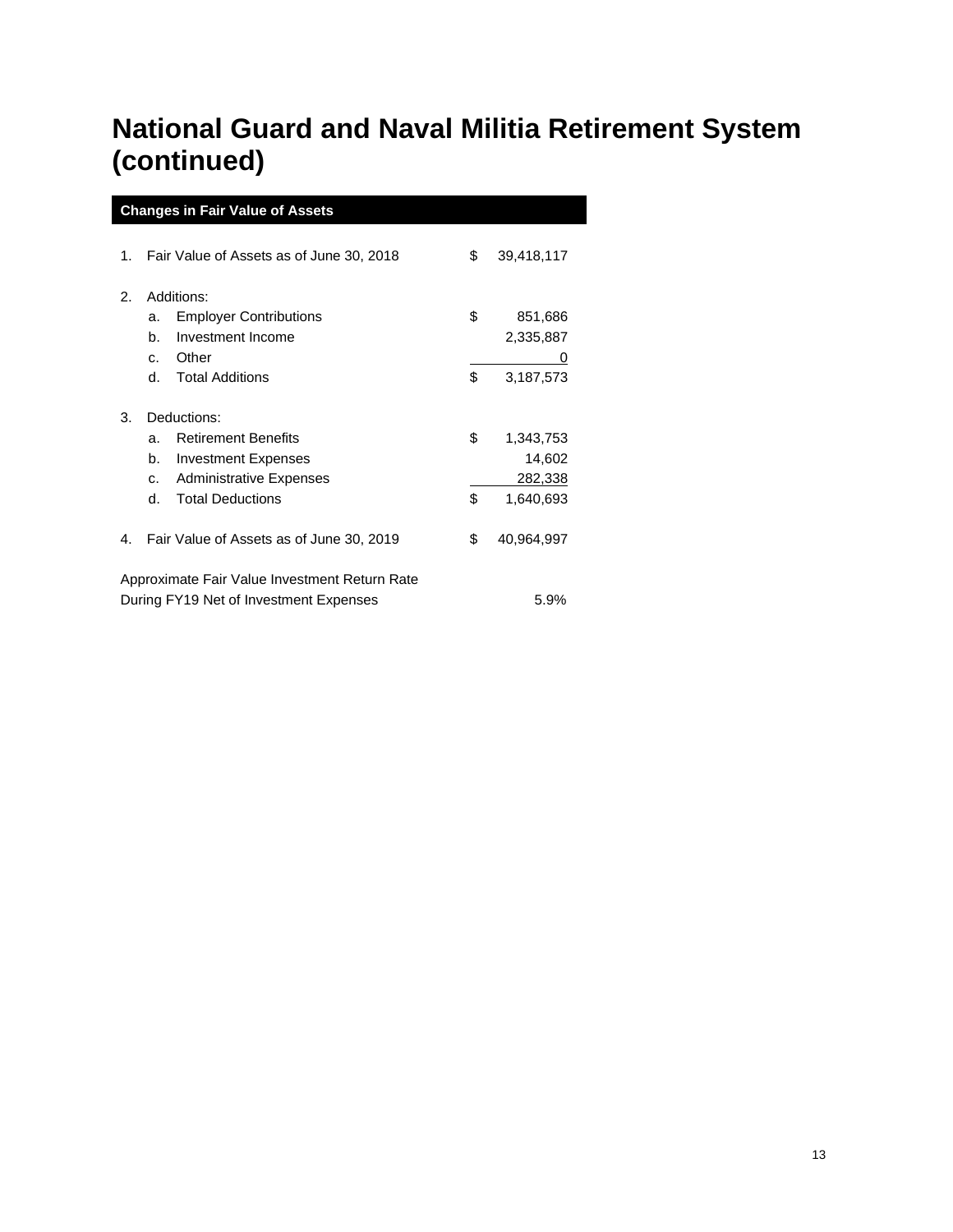### **National Guard and Naval Militia Retirement System (continued)**

| 1. | Deferral of Investment Gain/(Loss) for FY19 |                                                         |    |            |
|----|---------------------------------------------|---------------------------------------------------------|----|------------|
|    | a.                                          | Fair Value of Assets as of June 30, 2018                | \$ | 39,418,117 |
|    | b.                                          | Contributions                                           |    | 851,686    |
|    | C.                                          | <b>Benefit Payments</b>                                 |    | 1,343,753  |
|    | d.                                          | <b>Administrative Expenses</b>                          |    | 282,338    |
|    | e <sub>1</sub>                              | Actual Investment Return (net of investment expenses)   |    | 2,321,285  |
|    | f.                                          | Expected Return Rate (net of investment expenses)       |    | 7.00%      |
|    | g.                                          | Expected Return, Weighted for Timing                    |    | 2,728,698  |
|    | h.                                          | Investment Gain/(Loss) for the Year, (e) - (g)          |    | (407, 413) |
| 2. |                                             | Actuarial Value as of June 30, 2019                     |    |            |
|    | a.                                          | Fair Value as of June 30, 2019                          | \$ | 40,964,997 |
|    | b.                                          | Deferred Investment Gain/(Loss)                         |    | (974, 207) |
|    | C.                                          | Preliminary Actuarial Value at June 30, 2019, (a) - (b) |    | 41,939,204 |
|    | d.                                          | Upper Limit: 120% of Fair Value as of June 30, 2019     |    | 49,157,996 |
|    | e.                                          | Lower Limit: 80% of Fair Value as of June 30, 2019      |    | 32,771,998 |
|    | f.                                          | Actuarial Value as of June 30, 2019,                    |    |            |
|    |                                             | $[(c)$ limited by $(d)$ and $(e)]$                      | \$ | 41,939,204 |
|    | g.                                          | Ratio of Actuarial Value of Assets to Fair              |    |            |
|    |                                             | Value of Assets                                         |    | 102.4%     |
|    | h.                                          | Approximate Actuarial Value Investment Return           |    |            |
|    |                                             | Rate During FY19 Net of Investment Expenses             |    | 4.1%       |
|    |                                             |                                                         |    |            |

| <b>Fiscal Year</b><br><b>Ending</b> | <b>Asset</b><br>Gain/(Loss) | Gain/(Loss)<br>Recognized<br>in Prior Years | Gain/(Loss)<br>Recognized<br>This Year | Gain/(Loss)<br>Deferred to<br><b>Future Years</b> |
|-------------------------------------|-----------------------------|---------------------------------------------|----------------------------------------|---------------------------------------------------|
| 6/30/2015                           | \$<br>(2,241,223)           | \$<br>(1,792,980)                           | \$<br>(448,243)                        | \$<br>0                                           |
| 6/30/2016                           | (2,606,836)                 | (1,564,101)                                 | (521,367)                              | (521, 368)                                        |
| 6/30/2017                           | 704.309                     | 281.724                                     | 140,862                                | 281,723                                           |
| 6/30/2018                           | (681, 054)                  | (136,211)                                   | (136,211)                              | (408, 632)                                        |
| 6/30/2019                           | (407,413)                   |                                             | (81, 483)                              | (325,930)                                         |
| Total                               | \$<br>(5,232,217)           | \$<br>(3,211,568)                           | (1,046,442)<br>\$                      | (974, 207)<br>œ                                   |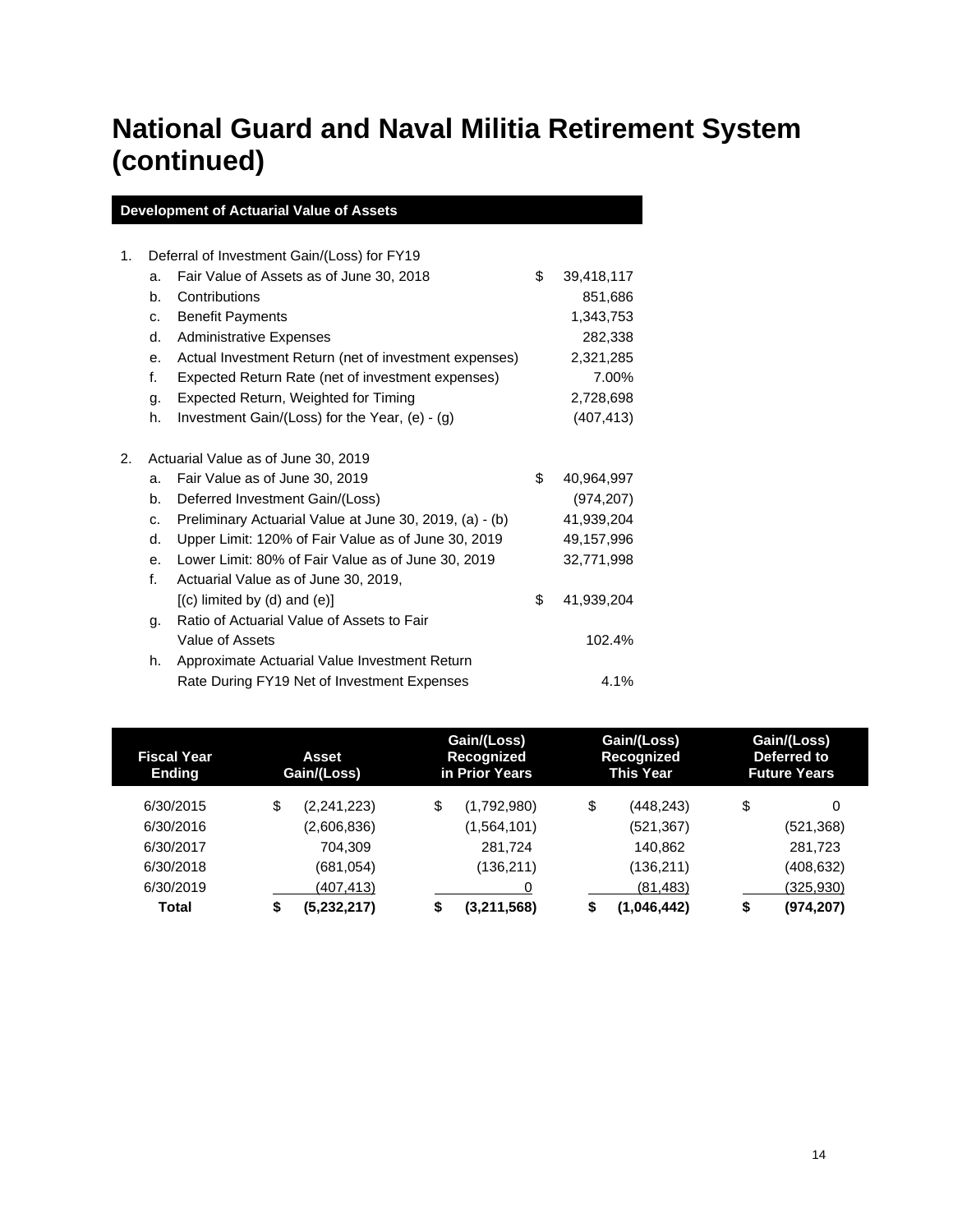### **Actuarial Standard of Practice No. 51 (ASOP 51)**

Funding future retirement benefits prior to when those benefits become due involves assumptions regarding future economic and demographic experience. These assumptions are applied to calculate actuarial liabilities, current contribution requirements, and the funded status of the plans. However, to the extent future experience deviates from the assumptions used, variations will occur in these calculated values. These variations create risk to the plans. Understanding the risks to the funding of the plans is important.

A new Actuarial Standard of Practice (ASOP) has been adopted for measurements on or after November 1, 2018 - Actuarial Standard of Practice No. 51 ("ASOP 51")<sup>1</sup> . ASOP 51 requires certain disclosures of potential risks to the plans and provides useful information for intended users of actuarial reports that determine plan contributions or evaluate the adequacy of specified contribution levels to support benefit provisions.

Under ASOP 51, risk is defined as the potential of actual future measurements deviating from expected future measurements resulting from actual future experience deviating from actuarially assumed experience.

It is important to note that not all risk is negative, but all risk should be understood and accepted based on knowledge, judgement and educated decisions. Future measurements may deviate in ways that produce positive or negative financial impacts to the plan.

In the actuary's professional judgment, the following risks may reasonably be anticipated to significantly affect the pension plans' future financial condition and contribution requirements.

- Investment Risk potential that the investment return will be different than the return (7.38% (JRS) and 7.00% (NGNMRS)) expected in the actuarial valuation
- Contribution Risk potential that the contribution actually made will be different than the recommended contribution in the actuarial valuation
- Long-Term Return on Investment Risk potential that changes in long-term capital market assumptions or the plan's asset allocation will create the need to update the long-term return on investment assumption
- Longevity Risk potential that participants live longer than expected compared to the valuation mortality assumptions
- Salary Increase Risk<sup>2</sup> potential that future salaries will be different than expected in the actuarial valuation
- Other Demographic Risk potential that other demographic experience will be different than expected

The following information is provided to comply with ASOP 51 and furnish beneficial information on potential risks to the plan. **This list is not all-inclusive**; it is an attempt to identify the more significant risks and how those risks might affect the results shown in this report.

<sup>1</sup> ASOP 51 does not apply to the healthcare portion of JRS. Accordingly, all comments in this section relate to the pension portion of JRS.

<sup>2</sup> Salary increase risk applies to JRS only.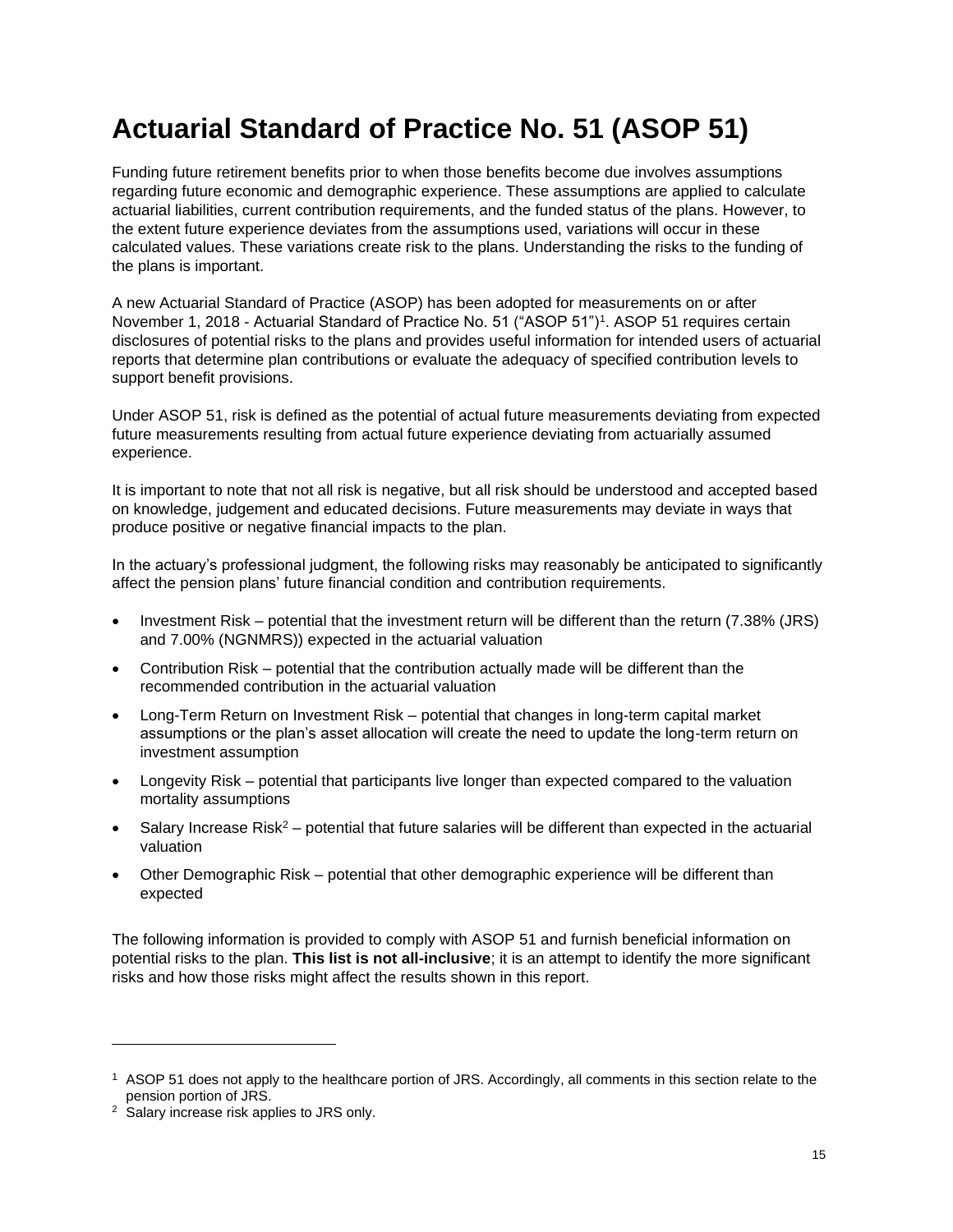Note that ASOP 51 does not require the actuary to evaluate the ability or willingness of the plan sponsor to make contributions to the plans when due, or to assess the likelihood or consequences of potential future changes in law. In addition, this valuation report is not intended to provide investment advice or to provide guidance on the management or reduction of risk.

### Assessment of Risks

### **Investment Risk**

Plan costs are very sensitive to the market return.

- Any return on assets lower than assumed will increase costs.
- The plans use an actuarial value of assets that smooths gains and losses on market returns over a five-year period to help control some of the volatility in costs due to investment risk.
- Historical experience of actual returns is shown in Section 2.5 (JRS) and Section 2.4 (NGNMRS) of the June 30, 2018 reports dated August 9, 2019. This historical experience illustrates how returns can vary over time.

### **Contribution Risk**

There is a risk to the plans when the actual contribution amount and the recommended amount differ.

- If the actual contributions are lower than the recommended contributions, the plans may not be sustainable in the long term.
- Any underpayment of the contribution will increase future contribution amounts to help pay off the additional Unfunded Actuarial Accrued Liability associated with the underpayment(s).

### **Long-Term Return on Investment Risk**

Inherent in the long-term return on investment assumption is the expectation that the current rate will be used until the last benefit payment of the plan is made. There is a risk that sustained changes in economic conditions, changes in long-term future capital market assumptions, or changes to the plans' asset allocations will necessitate an update to the long-term return on investment assumption used.

- Under a lower long-term return on investment assumption, less investment return is available to pay plan benefits. This may lead to a need for increased employer contributions.
- The liabilities will be higher at a lower assumed rate of return because future benefits will have a lower discount rate applied when calculating the present value.
- A 1% decrease in the long-term return on investment assumption will increase actuarial accrued liability by approximately 11% for JRS and 9% for NGNMRS.